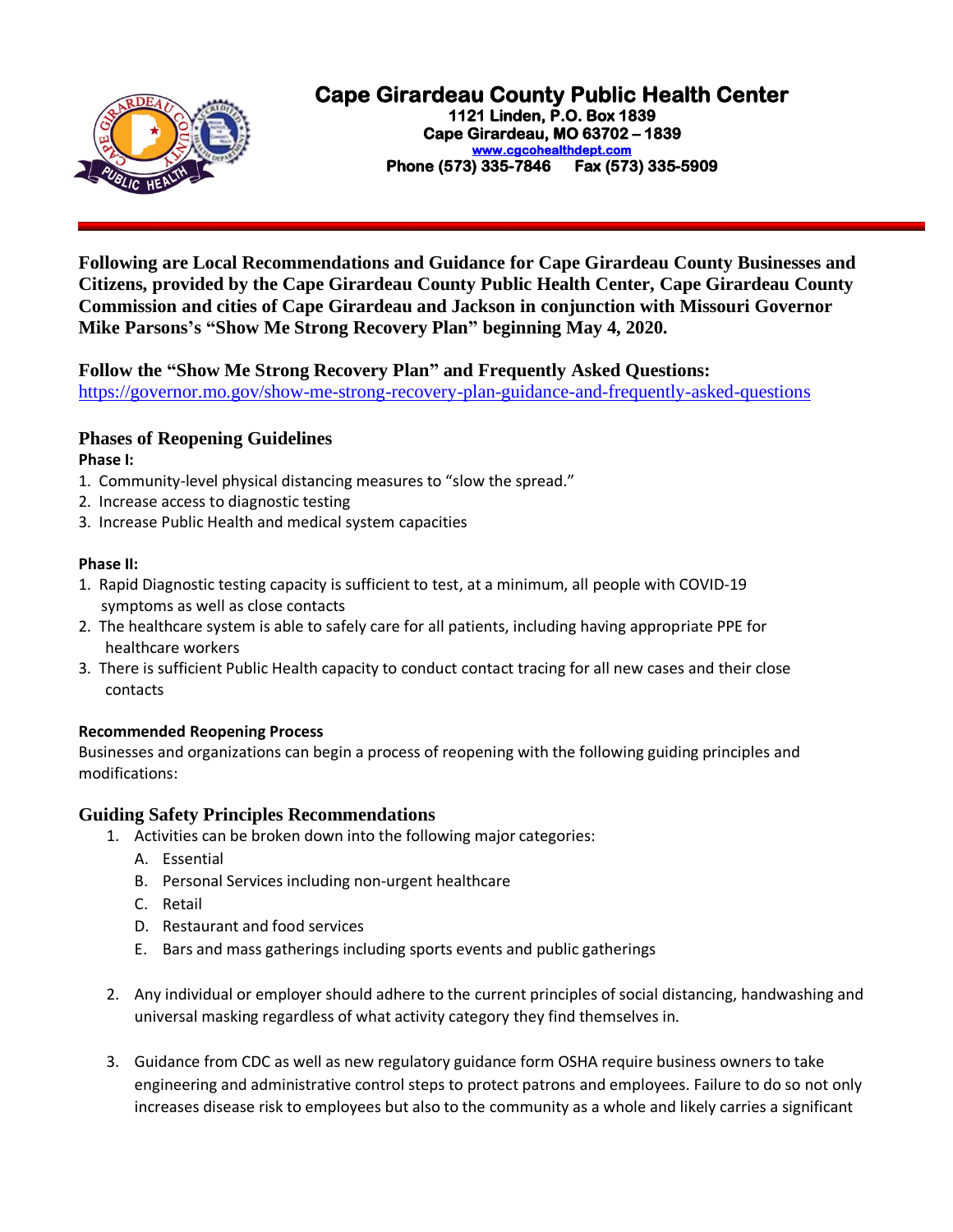financial risk for non-compliance. Business owners and employers are highly encouraged to educate themselves about these new regulations and expectations. OSHA Guidelines: <https://www.osha.gov/Publications/OSHA3990.pdf>

The following are suggestions to help mitigate risk in specific categories. An organization may have activities that are in different categories.

- 1. **Essential:** Maintain current operations with engineering controls such as sneeze and cough shields, universal masking, appropriate glove and other specific PPE as required. Review administrative controls to make sure risk is reduced through activities such as segregation of workers and visitors into risk categories. Continue to follow CDC and OSHA guidelines for essential services.
- 2. **Personal Services**: Personal services such as accounting, legal services, nail and hair salon, and non-urgent healthcare can be defined as those activities which can be performed by appointment only. Typically, they are a one on one interaction. Social distancing can occur. They can be performed with a mask on both the patron and service provider. Work areas can be designed to maintain social distancing and simple operating changes can occur to minimize public gathering. Scheduling is important as clients should not be held in waiting rooms together. Retail transactions such as check in or out should be performed with engineering controls in place, such as behind a sliding glass window or other cough and sneeze shield. Many trade and professional organizations have helpful guidelines available.

Centers for Medicare Services (CMS) has issued rules for non-urgent healthcare that can be found at <https://www.cms.gov/files/document/covid-flexibility-reopen-essential-non-covid-services.pdf>

- 3. **Retail stores excluding restaurants: Retail stores excluding restaurants:** Retail infers dealing with the public in an open-door manner. In essence the customer is free to walk in whenever they desire. Risk involves two classes, retail staff and patrons. OSHA has specific guidance for worker safety for COVID-19. Staff should maintain social distancing when able and universal mask wearing is required by employees. In some circumstances N95 respirator use is required. Patrons should have free and easy access to hand sanitizer. The number of patrons in an establishment should be limited to make sure patrons can maintain 6 feet social distancing guidelines. Checkout lines and space should be clearly marked to allow for social distancing and enough check out areas staffed to reduce wait times to a minimum is encouraged. Environmental controls must include frequent cleaning and disinfection of public spaces such as public restrooms as well as counters and display spaces. Again, judicious use of cough and sneeze shields at transaction areas is warranted. Money is dirty, those that handle it should have access to handwashing facilities and / or hand sanitizer must be readily available.
- 4. **Restaurants, Bars, and food services**: **Restaurants and food services:** The Missouri Restaurant Association has issued guidelines that Cape County Health Center feels should be followed. Social distancing is to be maintained and instructions for buffet and self-serve areas in particular should be noted those areas should remain closed. If at all possible, in-dining should be done by reservation only. Gathering in large groups around a bar or sitting in a waiting area crowded together with other patrons must not occur. We feel that servers and other staff should adhere to universal masking guidelines. Consideration of using a single checkout point with engineering controls similar to retail transactions, should be considered to reduce exposure to service staff. Busing should be done by designated individuals wearing mask and gloves and table ware and utensils should be handled as infected material until processed through dishwashing with a sanitizer cycle. Public restrooms must be frequently cleaned and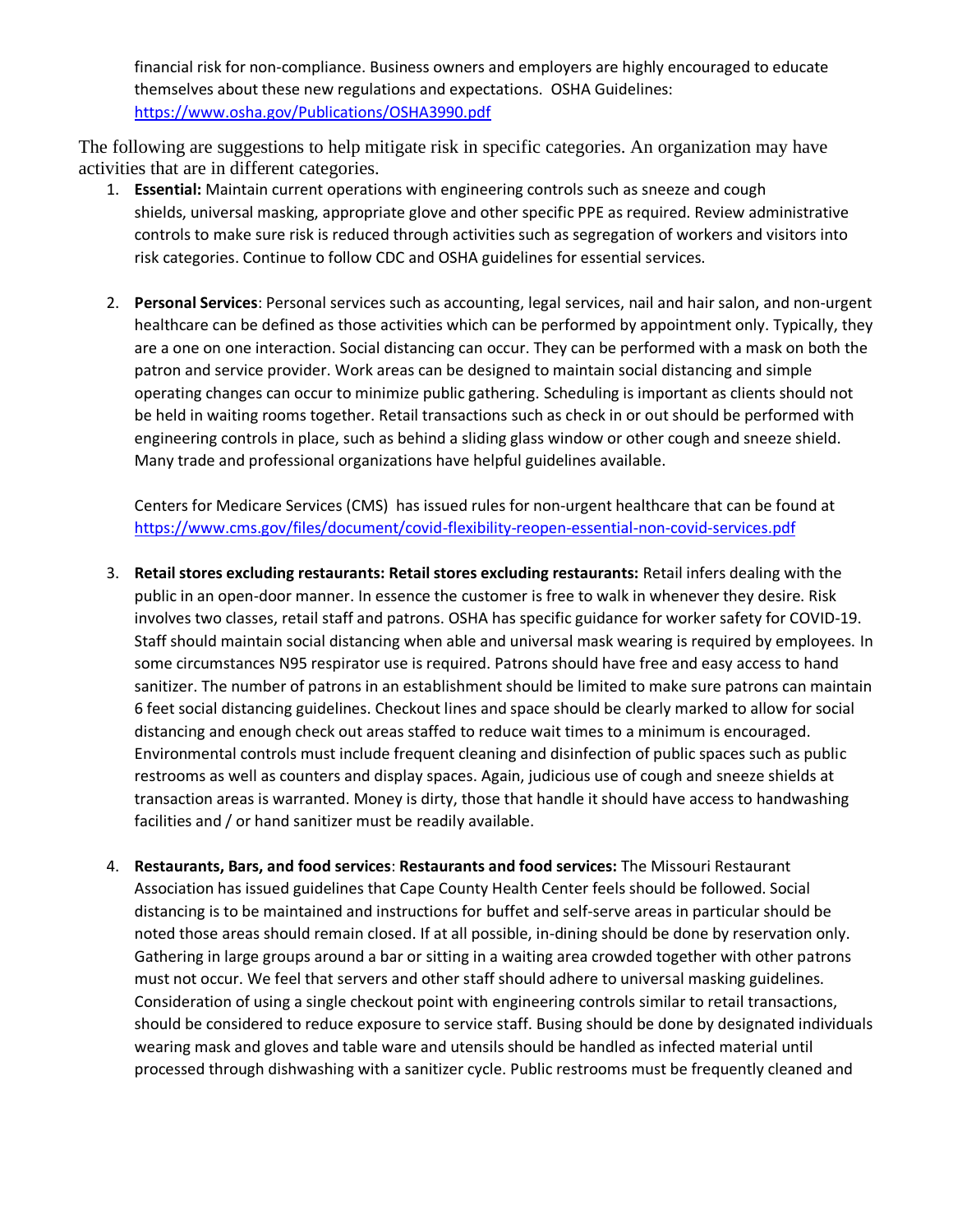disinfected and handwashing and sanitizer easily accessible by staff and patrons. Food service in hotels and motels should follow the same general principles.

Special attention should be given to bars and the ability to provide adequate social distancing in a limited environmental space.

- 5. **Mass Gatherings:** While a number of Public Health measures can be implemented in the planning and operational phases of a mass gathering, it is recommended at this time to cancel or postpone community mass gatherings. A number of factors have gone into making this recommendation, including the high density of individuals often in attendance in confined spaces, the new formation of clusters as people often travel from outside locations to attend, and the age of the group gathering.
- **6. Recreational activities**: Team sports, spectator sporting events, and public swimming pools remain unadvisable. Individual recreational activities such as hunting, running, golfing, biking, hiking and tennis where social distancing can easily be maintained are encouraged.

### **Special circumstances:**

- 1. **Faith based organizations**: This is a special and unique circumstance that is very important to the fabric of any community. Each organization must take into account its unique mix of members and attendees as well as its capability to provide the social distancing, handwashing and universal masking as guidelines suggest. The type of meeting and event to be held must be prioritized against the risk it imposes on the congregation and the community. Churches should endorse a statement that encourages high risk individuals, particularly the elderly, to remain at home until such time as a vaccine is available.
- 2. **Governmental public activities:** By design our government is meant to be an open and public function. Most entities have shifted to meeting platforms that allow public participation and interaction and that process should continue for the foreseeable future. Some functions can be performed as personal services, by appointment. Other services are more retail in nature and the guidance for retail establishments is suggested. Voting will require additional process controls as well as engineering controls to enforce social distancing but should be able to be performed with little impact to the voter. Court activities should be encouraged to use distancing measures such as remote video conferencing where possible. Jury trails require the ability to perform social distancing for the jury as well as the parties involved. Teleconferencing and video capability to allow the public to observe proceedings need to be in place. Again, public restrooms will need frequent cleaning and disinfection.
- 3. **Long term care facilities:** Nursing homes and assisted living facilities should follow CDC and CMS guidance and remain closed to visitation.
- 4. **Temperature screening**: Temp screening of employees and the public is a useful tool when used appropriately to identify individuals who may be sick. It does not identify just COVID-19 patients but does provide some degree of enforcement of the "stay home if you are sick" guidance. Temperature screening coupled with a questionnaire is an effective tool to keep potentially infectious employees from coming to work and infecting others.
- 5. **Positive antibody test**: There is not enough information available to suggest the presence of IgG antibodies alone confers immunity or makes an individual a zero-risk person for work or play.

In summary, each of us has a responsibility to others in our family, workplace and community. Do not take unwarranted risks. Do not require others to take unwarranted risks. If you are over 65 years of age, even more so if 80 years old, then stay at home and reduce your risk. If you have diabetes regardless of